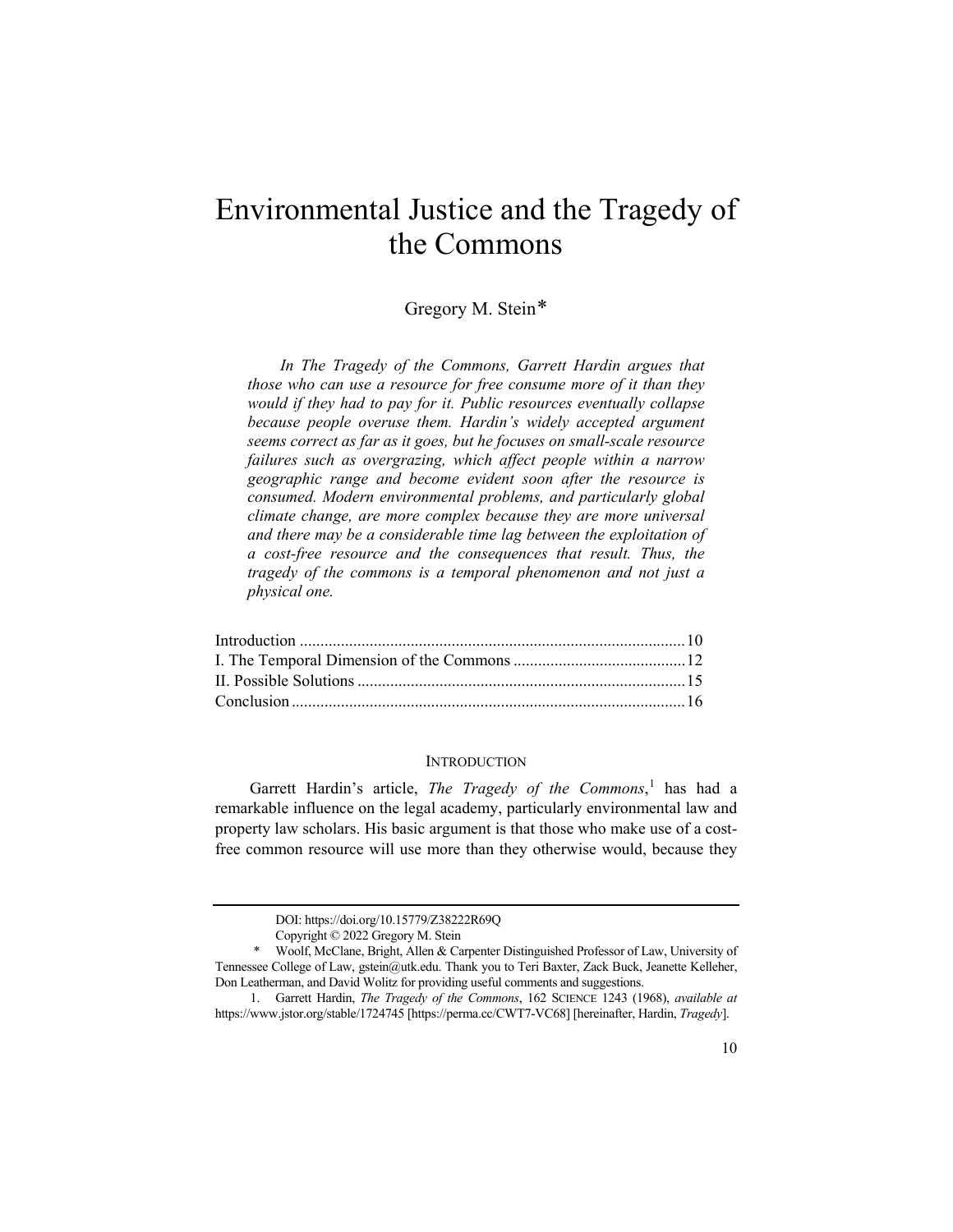reap all the benefit of their use while paying only a small part of the cost.<sup>[2](#page-1-0)</sup> This leads to overuse of public resources.<sup>[3](#page-1-1)</sup> Speaking of cattle grazing on a village common, Hardin argues that

[e]ach man is locked into a system that compels him to increase his herd without limit – in a world that is limited. Ruin is the destination toward which all men rush, each pursuing his own best interest in a society that believes in the freedom of the commons. Freedom in a commons brings ruin to all. $<sup>4</sup>$  $<sup>4</sup>$  $<sup>4</sup>$ </sup>

Hardin's article has been widely cited in the legal literature. A Westlaw search for the title and author's name discloses 2,026 citations just in the secondary sources database. Even more remarkably, the same search *omitting* the author's name reveals 4,186 citations, meaning that more than half the people to use the phrase "tragedy of the commons" in a legal academic article did not even cite to the author. This demonstrates how the phrase has evolved from the title of a specific article into a concept that is widely used as a part of ongoing legal discourse. It is entirely possible that some of the authors who used the term did not know its source, or even Professor Hardin's name. This impact is all the more astonishing when one considers that Hardin was not a law professor, his article was published more than fifty years ago, it appeared in the journal SCIENCE, and it is only five and one-half pages long.

The author's argument has not been free of controversy. Some scholars have contested Hardin's proposition on the merits.<sup>[5](#page-1-3)</sup> Others argue that some people, including Hardin himself, have built on this work and used it in support

<sup>2</sup>*. Id.* at 1244.

<sup>3</sup>*. Id.*

<span id="page-1-2"></span><span id="page-1-1"></span><span id="page-1-0"></span><sup>4</sup>*. Id.* (also noting that this argument contradicts Adam Smith's view that there is a "tendency to assume that decisions reached individually will, in fact, be the best decisions for an entire society").

<span id="page-1-3"></span><sup>5</sup>*. See, e.g.*, Elinor Ostrom, *Beyond Markets and States: Polycentric Governance of Complex Economic Systems*, NOBEL PRIZE LECTURE, Dec. 8, 2009, https://www.nobelprize.org/prizes/economic-sciences/2009/ostrom/lecture/ [https://perma.cc/63V6- NXKG], at 416 ("The classic assumptions about rational individuals facing a dichotomy of organizational forms and of goods hide the potentially productive efforts of individuals and groups to organize and solve social dilemmas such as the overharvesting of common-pool resources and the underprovision of local public goods.").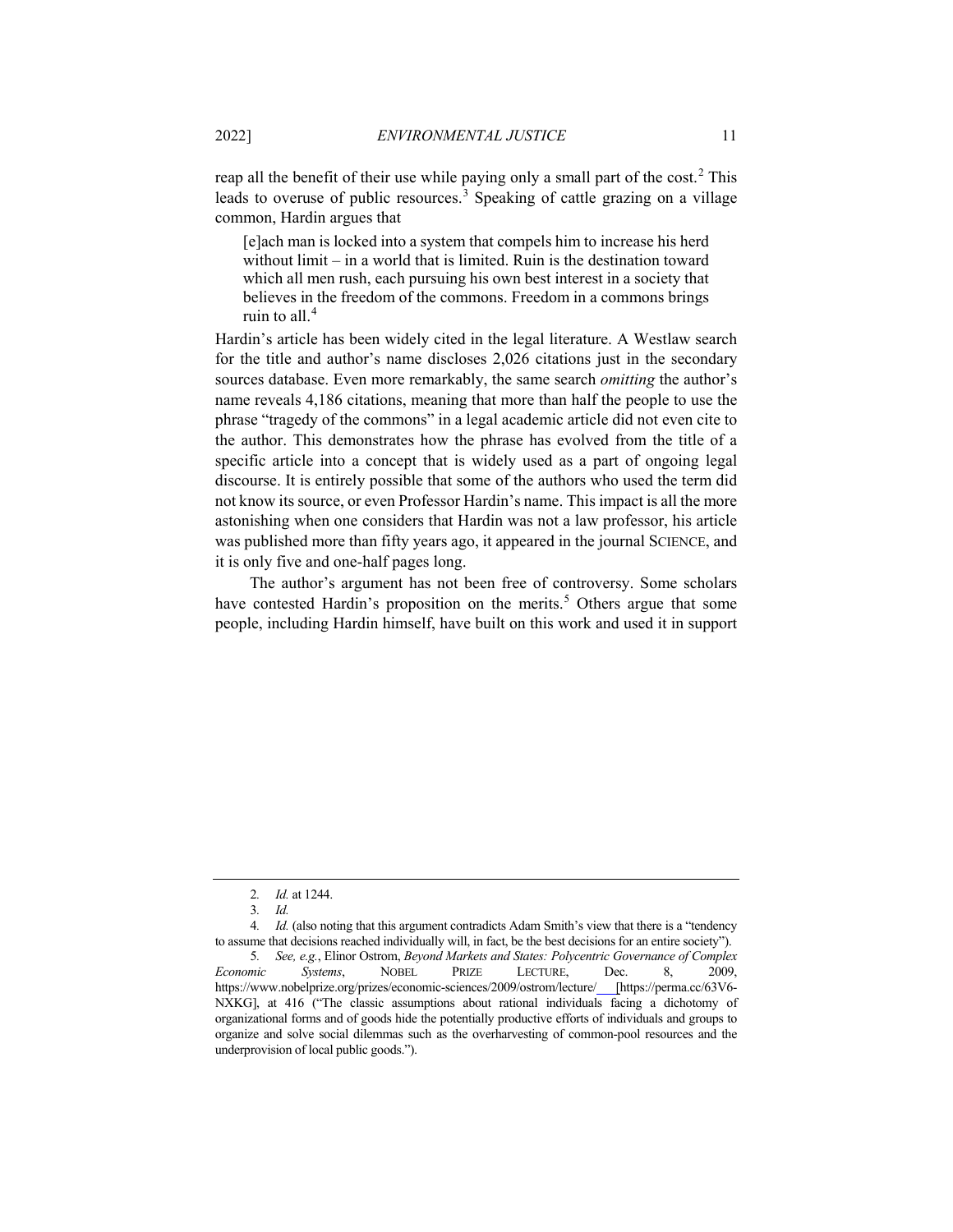of eugenics,<sup>[6](#page-2-0)</sup> anti-immigration policies,<sup>[7](#page-2-1)</sup> and even white nationalism.<sup>[8](#page-2-2)</sup> While I certainly do not support any of those extensions of Hardin's thesis, my goal in this short piece is not to enter that particular fray. Whatever the personal leanings of Professor Hardin or his acolytes, his article's basic thesis has had considerable influence on the academic literature, and many of those who cite his publication are probably unaware of these controversies.

My purpose here is to argue that Hardin's thesis understates the scope of the tragedy by focusing primarily on users whose negative effects on the commons have a small and immediate impact. With the growing recognition of ongoing climate change and other slower-acting global tragedies, it seems that Hardin actually understated the problem by de-emphasizing the negative effects of resource overconsumption that are not visible right away. The commons can be harmed today, as Hardin notes, or harmed further down the road, as he mostly fails to consider. Thus, the tragedy is not solely one of the commons. It is also a tragedy of the temporal commons.

#### I.

### THE TEMPORAL DIMENSION OF THE COMMONS

It is not completely accurate to state that Hardin overlooks this problem. Early in the short article, he notes that some issues we must confront today were not of concern in earlier times because population growth and technological development have intensified their negative effects.<sup>[9](#page-2-3)</sup> And Hardin does employ

Curious, but understandable – as one finds out the moment he publicly questions the wisdom of the status quo in immigration. He who does so is promptly charged with *isolationism, bigotry, prejudice, ethnocentrism, chauvinism, and selfishness*. These are hard accusations to bear. It is pleasanter to talk about other matters, leaving immigration policy to wallow in the cross-currents of special interests that take no account of the good of the whole – *or of the interests of posterity*.

<span id="page-2-0"></span><sup>6</sup>*. See, e.g.*, Richard Lynn, *Garrett Hardin, Ph. D. – A Retrospective of his Life and Work*, THE GARRETT HARDIN SOCIETY, Dec. 11, 2003, https://www.garretthardinsociety.org/tributes/tr\_lynn\_2001.html [https://perma.cc/GQ7Z-876W] ("Although Hardin's principal concern has been the growth of population numbers, he has also voiced concern about population quality and it is here that his writings have a eugenic dimension.").

<span id="page-2-1"></span><sup>7</sup>*. See, e.g.*, Garrett Hardin, *Living on a Lifeboat*, THE GARRETT HARDIN SOCIETY, 1974, updated Jun. 9, 2003, https://www.garretthardinsociety.org/articles/art\_living\_on\_a\_lifeboat.html [https://perma.cc/55MQ-5FGL]:

How curious it is that we so seldom discuss immigration these days!

<span id="page-2-2"></span> <sup>8.</sup> SPLC: Southern Poverty Law Center, Garrett Hardin, https://www.splcenter.org/fightinghate/extremist-files/individual/garrett-hardin [https://perma.cc/YUZ7-YWV7] (listing "Extremist Info" for Hardin and noting his "nativist attitudes toward race and immigration," his "articles in far-right publications . . . [known for] . . . racism and anti-Semitism," his efforts "to promote policies that can be fairly described as fascist," and the fact that "on white supremacist websites, . . . he is celebrated as a hero").

<span id="page-2-3"></span> <sup>9.</sup> Hardin, *Tragedy, supra* note [1,](#page-0-2) at 1245 (noting that "[t]he pollution problem is a consequence of population" and that natural "chemical and biological recycling processes [have become] overloaded").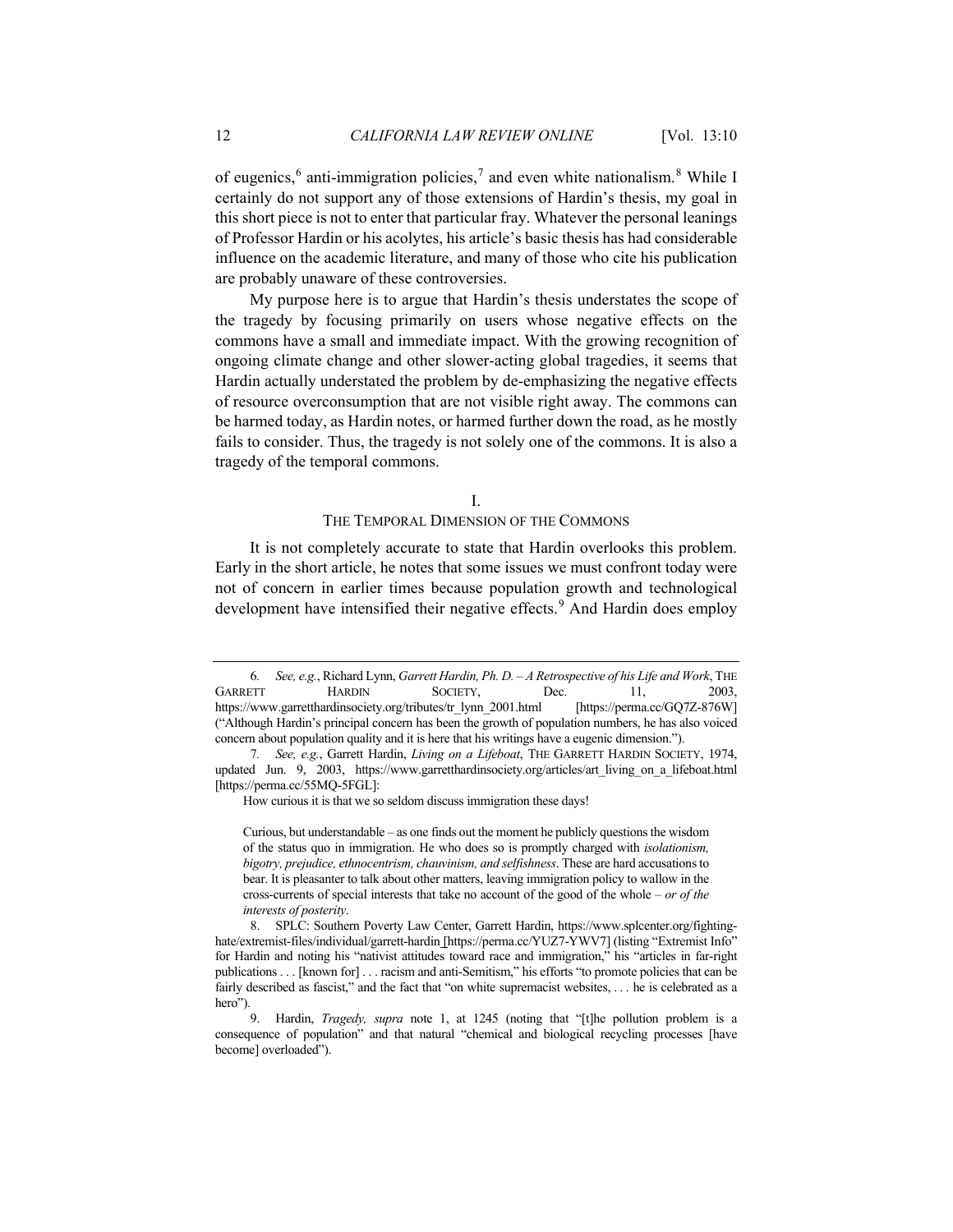as general examples the problems of pollution, overfishing, and overuse of the National Parks, all of which develop cumulatively over time.<sup>[10](#page-3-0)</sup>

However, his primary illustration and concern is that of neighbors sharing pastureland. Each cattle owner asks, "'What is the utility *to me* of adding one more animal to my herd?'"<sup>[11](#page-3-1)</sup> That herdsman considers the immediate gain and its cost. The gain is one animal, and since the owner receives the full benefit of that animal, "the positive utility is nearly  $+1$ ."<sup>[12](#page-3-2)</sup> The cost of potential overgrazing, however, is borne by the community at large, so "the negative utility for any particular decision-making herdsman is only a fraction of  $-1.^{13}$  $-1.^{13}$  $-1.^{13}$ Thus the rational herdsman, and all the others who share this commons, will keep adding animals to their respective herds until the public resource breaks down.[14](#page-3-4) Both the community costs and the individualized benefits of each decision emerge immediately, or very soon, and the commons is destroyed.

Many common resources, though, are longer-lived than a field of grass that is struggling to support one cow too many. Gradual overuse of fragile water supplies, for example, may lead to progressive environmental degradation and harm to endangered species, and eventually to destruction of an essential resource. This is especially true when many users are consuming tiny amounts and are dispersed over thousands of square miles, as in *Koontz v. St. Johns River Water Management District*. [15](#page-3-5) While this may just be a variation of Hardin's overgrazing illustration, the users are so many, the area in question so vast, and the lag time between overuse and negative outcome so lengthy, that users may not appreciate the connection between cause and effect, or they simply may not care.<sup>[16](#page-3-6)</sup> Moreover, it is nearly impossible to quantify the magnitude and the likelihood of any harm that might result.

Hardin's cattle grazers will suffer consequences soon enough to feel them. The Florida property developer in *Koontz* may not feel those consequences quickly enough to note the connection between his new building and the water degradation that eventually results; in fact, only his grandchildren may bear the burden. This is not just a physical moral hazard, such as the one Hardin illustrates, but also a temporal one. Hardin's overgrazers soon will be unable to raise any cattle themselves, so they will pay the costs of their own poor resource

<span id="page-3-6"></span>16. For a valuable discussion of how the size of the commons may affect the behavior of the participants, see Carol M. Rose, *Commons and Cognition*, 19 THEORETICAL INQUIRIES IN LAW 587, 590–91 (2018) ("in commons or collective action situations, the participants' major cognitive stances are distrust, ignorance and indifference, but . . . the significance of those stances varies with the scale of the commons or collective action issue at stake.").

<sup>10</sup>*. Id.*

<sup>11</sup>*. Id.* at 1244.

<sup>12</sup>*. Id.*

<sup>13</sup>*. Id.*

<sup>14</sup>*. Id.*

<span id="page-3-5"></span><span id="page-3-4"></span><span id="page-3-3"></span><span id="page-3-2"></span><span id="page-3-1"></span><span id="page-3-0"></span><sup>15.</sup> 570 U.S. 595, 601 (2013) (interpreting a Florida law requiring "that permit applicants wishing to build on wetlands offset the resulting environmental damage by creating, enhancing, or preserving wetlands elsewhere").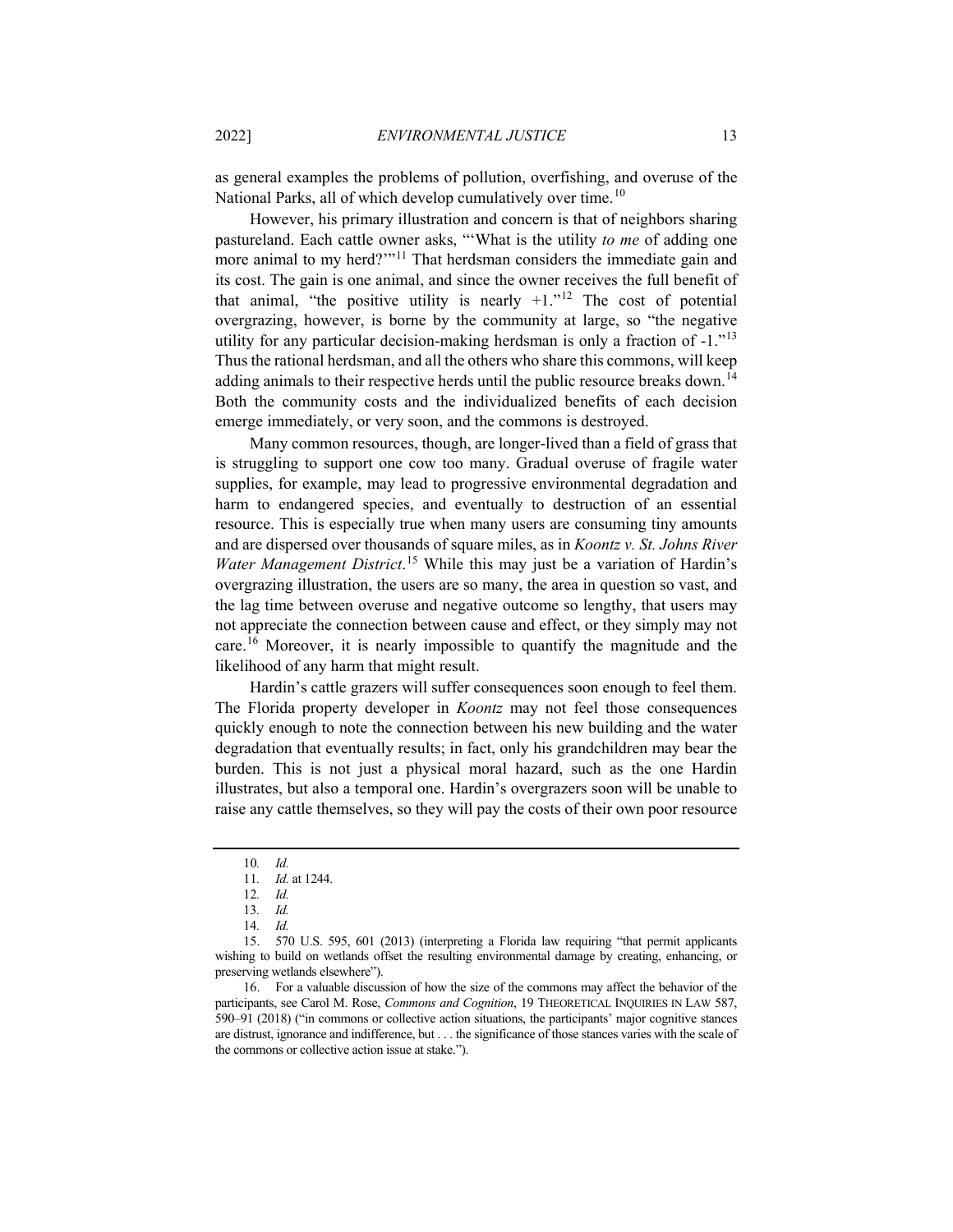management. Florida's overdevelopers will bequeath those debts to future generations. Moreover, the problems caused by modern resource exploitation may be discontinuous, meaning that individual overuse causes little negative impact until cumulative overuse reaches a catastrophic breakpoint.<sup>[17](#page-4-0)</sup> If this is so, then while Hardin's overgrazers pay an immediate cost of "only a fraction of - 1," Florida's overdevelopers may believe they are paying nothing at all, and they may be right in the near term. Their cost-benefit analysis shows them only benefits.

This seems to be the implicit theory behind *Juliana v. United States*, [18](#page-4-1) in which twenty-one individual plaintiffs, all ages 8-19 at the beginning of the litigation in 2015, along with two organizations, sued the United States, arguing that they are entitled to constitutional protection against ongoing climate change.[19](#page-4-2) While the plaintiffs' First Amended Complaint for Declaratory and Injunctive Relief is lengthy and complex, the thrust of their argument is, "The affirmative aggregate acts of Defendants unconstitutionally favor the present, temporary economic benefits of certain citizens, especially corporations, over Plaintiffs' rights to life, liberty, and property."<sup>[20](#page-4-3)</sup> The Ninth Circuit dismissed the case for lack of standing, concluding that there is no judicial remedy for the plaintiffs' claims.<sup>[21](#page-4-4)</sup>

The essence of the *Juliana* plaintiffs' argument is that some victims of resource overuse cannot defend themselves because the harm occurs today while the costs are deferred until later generations. The environment is a temporal commons, and past and current degradation of resources unfairly burdens future citizens.[22](#page-4-5) One can easily come up with similar examples, such as the storage of

<span id="page-4-0"></span><sup>17</sup>*. See, e.g.*, United Nations Environment Programme, *Global Environmental Outlook 5: Environment for the Future We Want* (2012), https://wedocs.unep.org/bitstream/handle/20.500.11822/8021/GEO5\_report\_full\_en.pdf?sequence=5 &isAllowed=y [https://perma.cc/Y5PS-F4SW], at 158 ("Possible thresholds, amplifying feedbacks and time-lag effects leading to tipping points appear to be widespread and make the impacts of global change on biodiversity hard to predict, difficult to control once they begin, and slow and expensive to reverse once they have occurred.").

<sup>18.</sup> 947 F.3d 1159 (9th Cir. 2020).

<span id="page-4-2"></span><span id="page-4-1"></span><sup>19.</sup> The litigation history of this unusual case is fairly tortured. *See generally* Our Children's Trust, *Juliana v. United States*, Youth Climate Lawsuit, https://www.ourchildrenstrust.org/juliana-v-us [https://perma.cc/JRA2-H8CB] (describing, from plaintiffs' perspective, the history of the case and providing links to opinions, motions, and certain litigation documents). *See also* John Schwartz, *Judges Give Both Sides a Grilling in Youth Climate Case Against the Government*, N.Y. TIMES, June 4, 2019, https://www.nytimes.com/2019/06/04/climate/climate-lawsuit-juliana.html [https://perma.cc/CA2J-6CHW] (describing oral arguments in the Ninth Circuit).

<span id="page-4-3"></span><sup>20.</sup> Juliana v. United States, First Amended Complaint for Declaratory and Injunctive Relief (D. Ore.  $2015$ ,

https://static1.squarespace.com/static/571d109b04426270152febe0/t/57a35ac5ebbd1ac03847eece/147 0323398409/YouthAmendedComplaintAgainstUS.pdf [https://perma.cc/R4Z8-MSV9], at 91.

<span id="page-4-4"></span><sup>21.</sup> 947 F.3d 1159, 1175 (9th Cir. 2020) ("That the other branches may have abdicated their responsibility to remediate the problem does not confer on Article III courts, no matter how wellintentioned, the ability to step into their shoes.").

<span id="page-4-5"></span><sup>22</sup>*. See* Carolyn Kormann, *The Right to a Stable Climate is the Constitutional Question of the Twenty-First Century*, NEW YORKER, Jun. 15, 2019, https://www.newyorker.com/news/daily-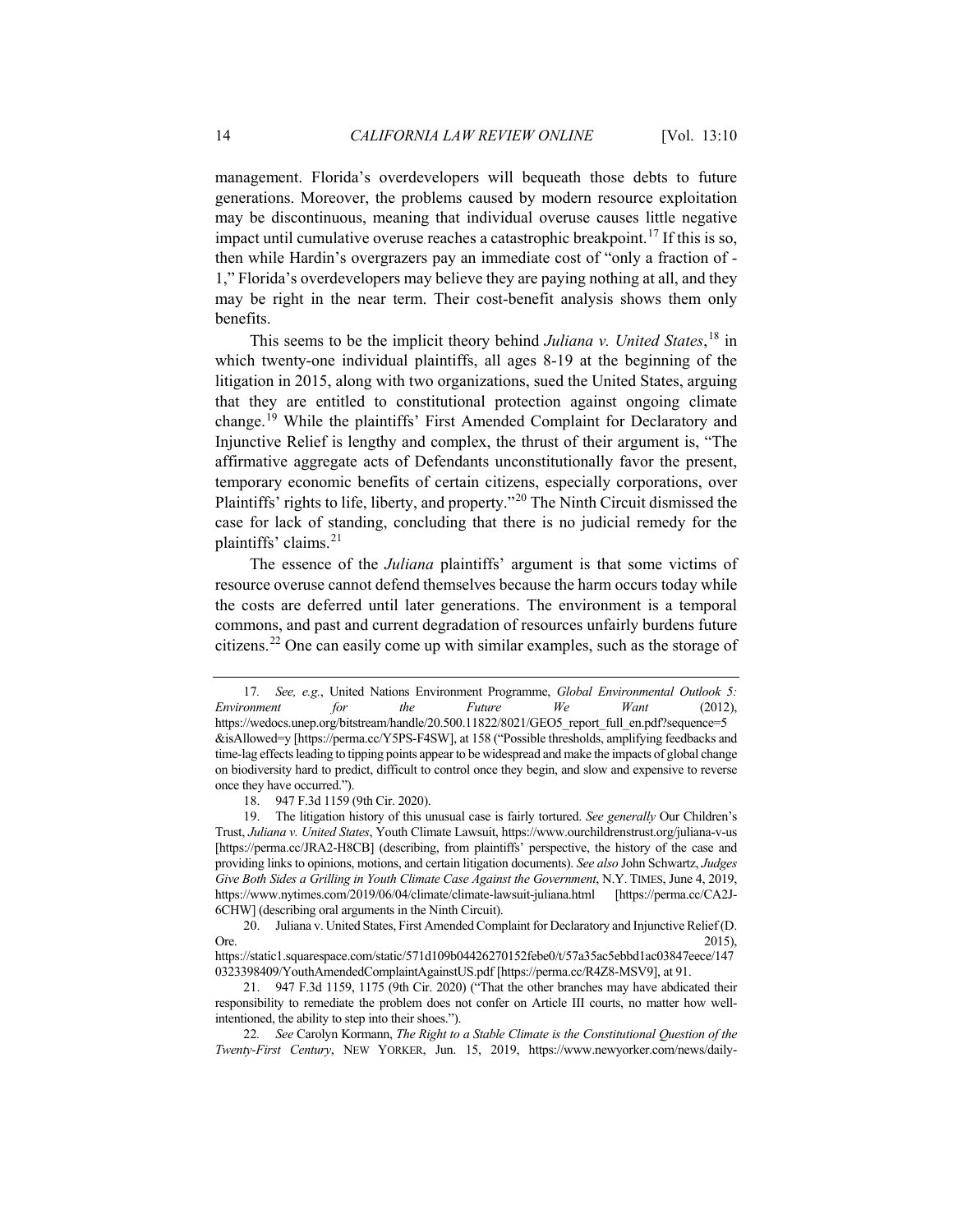nuclear waste and the regulation of the financial services industry. Property interests, after all, inherently display a temporal aspect, given the longevity of the asset. The *Juliana* plaintiffs, most of whom were minors at the time the suit began, asked the courts to prevent an ongoing tragedy of a long-term temporal commons. *Juliana* is a particularly vivid illustration of a type of tragedy that Hardin barely mentioned.<sup>[23](#page-5-0)</sup>

#### II.

## POSSIBLE SOLUTIONS

Hardin suggests several solutions to the tragedy of the commons, while noting the limitations of each. A community might sell its commons and convert the land to private property, which would cause every owner or tenant to internalize all its own costs.<sup>[24](#page-5-1)</sup> Or it might keep the resources public but ration them by price (through an auction), by merit (however defined), by lottery, or by queue.<sup>[25](#page-5-2)</sup> And as Hardin acknowledges in a brief reference, these inadequate alternatives are particularly unhelpful in the case of cumulative tragedies such as pollution. Herds of cattle jointly consume a public benefit. By contrast, polluters jointly contribute to a public evil, and some of his proposed solutions would be difficult to implement and enforce in this inverse setting.<sup>[26](#page-5-3)</sup> That leaves only two options, coercion and taxes, and as the ensuing five decades have illustrated vividly, both alternatives are politically fraught.<sup>[27](#page-5-4)</sup>

Thus, Hardin accurately describes a problem but comes up with solutions that are imperfect and that can succeed only in piecemeal fashion. And those solutions are particularly ill-suited to multi-generational problems such as climate change and the other temporal commons illustrations discussed here.

comment/the-right-to-a-stable-climate-is-the-constitutional-question-of-the-twenty-first-

century?utm\_campaign=aud-

dev&utm\_source=nl&utm\_brand=tny&utm\_mailing=TNY\_Daily\_061519&utm\_medium=email&bxi d=5be9e0f724c17c6adf60075b&cndid=23068745&esrc=&utm\_term=TNY\_Daily [https://perma.cc/AZ7B-3VKP].

<span id="page-5-0"></span><sup>23.</sup> A similar case is proceeding in Australia. Lisa Cox, *Whitehaven Coal's Vickery Mine Given Green Light by Environment Minister*, THE GUARDIAN, Sept. 15, 2021, https://www.theguardian.com/australia-news/2021/sep/16/whitehaven-coals-vickery-mine-extensiongiven-green-light-by-environment-minister [https://perma.cc/9UV6-SHW2] ("The approval ...

<span id="page-5-1"></span>follows a federal court ruling that [Australia's environment minister] has a duty of care to protect young people from the climate crisis.").

<sup>24.</sup> Hardin, *Tragedy, supra* not[e 1](#page-0-2) at 1245.

<sup>25</sup>*. Id.*

<sup>26</sup>*. Id.* (referring to pollution as "'fouling our own nest'").

<span id="page-5-4"></span><span id="page-5-3"></span><span id="page-5-2"></span><sup>27.</sup> This is not to suggest that pollution control laws have been ineffective during the fifty years since Hardin published his article. But however much better off our environment may be than it would have been without these laws, there is no doubt that climate change remains a contested political issue even today. *See, e.g.*, Oliver Milman, *'It's a Ghost Page': EPA Site's Climate Change Section May Be Gone for Good*, THE GUARDIAN, Nov. 1, 2018, https://www.theguardian.com/usnews/2018/nov/01/epa-website-climate-change-trump-administration [https://perma.cc/F8ZN-DU4G] ("More than a year after the US Environmental Protection Agency took down information on climate change from its website for an 'update', it now seems uncertain whether it will ever reappear.").